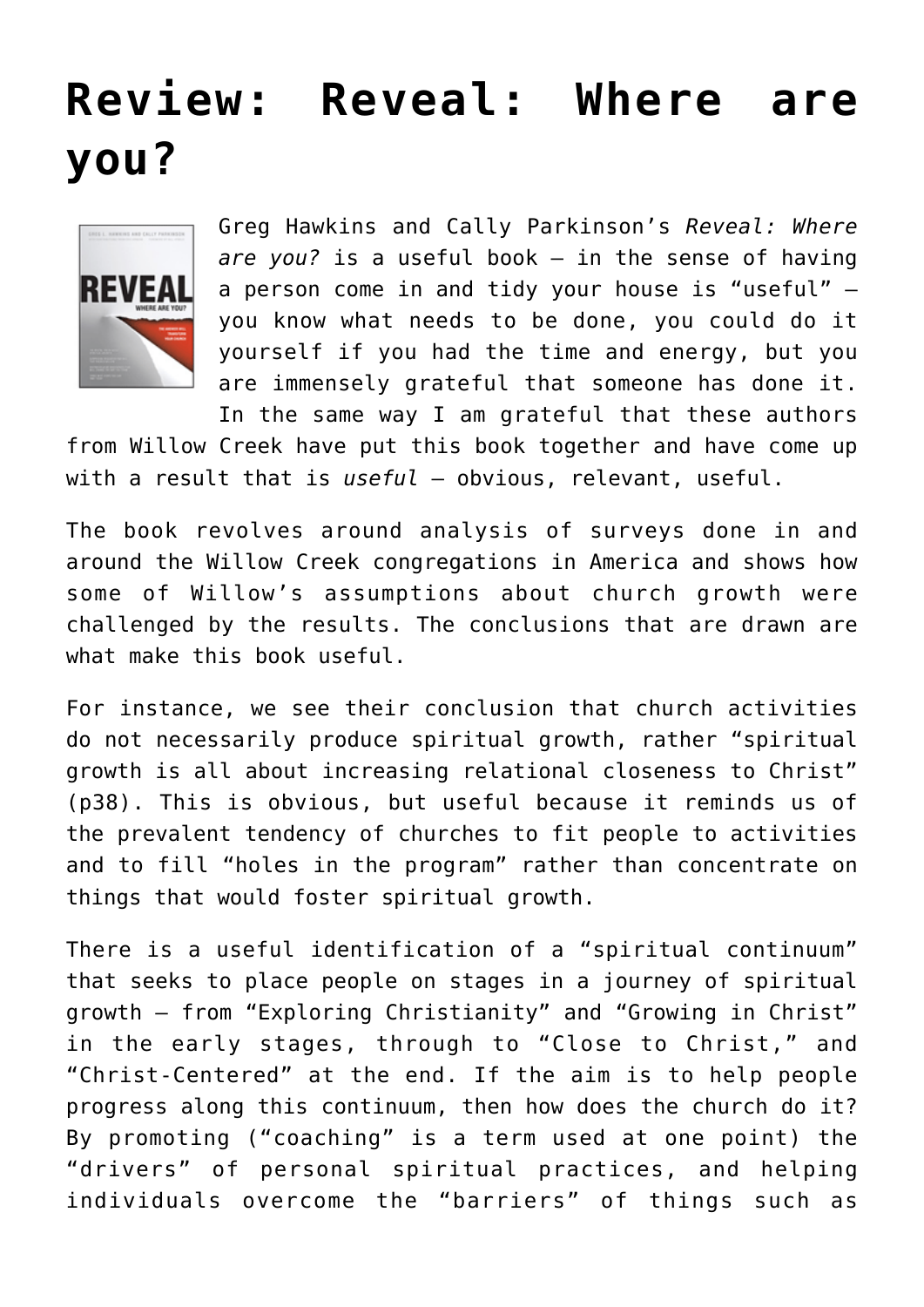addictions, inappropriate relationships, emotional issues, gossip/judgementalism, and "not prioritizing my spiritual growth." The authors reflect:

*"The church is most important in the early stages of spiritual growth. Its role then shifts from being the primary influence to a secondary influence." (p41)*

*"So if the church isn't the driving force behind the later stages of spiritual growth, what is? That's where the second external element of spiritual growth comes into play: personal spiritual practices… prayer, journaling, solitude, studying Scripture – things that individuals do on their own to grow in their relationship with Christ." (p43)*

*"We want to move people from dependence on the church to a growing interdependent partnership with the church… Our people need to learn to feed themselves through personal spiritual practices that allow them to deepen their relationship with Christ… We want to transition the role of the church from spiritual parent to spiritual coach." (p65)*

The most insightful consideration is the recognition of key groups along the spectrum that, while having journeyed in spiritual growth somewhat, have "stalled" or are "dissatisfied." The "stalled" person is at an early stage of the spectrum and is usually caught up with difficulties overcoming the personal barriers to spiritual growth. The "dissatisfied" person tends to be well developed in personal spirituality but is dissatisfied with the (in)ability to participate, serve, or be mentored in some way. The key part of this analysis, and something that I want to take on board in my own context is this:

*"At the heart of the unhappiness may be the fact that neither segment seems to realize that much of the responsibility for their spiritual growth belongs to them. This is the big "aha."" (p54)*